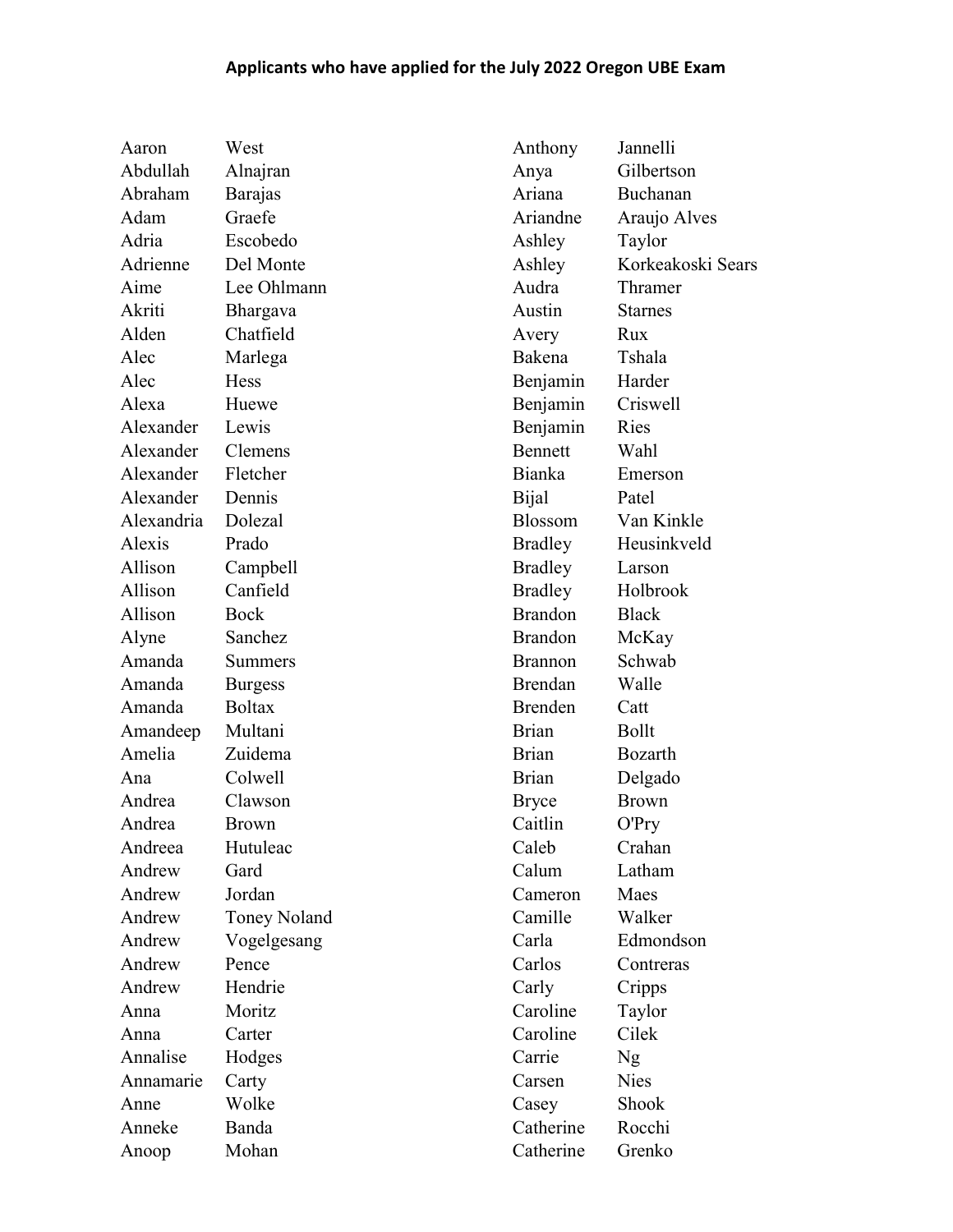| Chance      | Jones                | Elle      | Hashimoto     |
|-------------|----------------------|-----------|---------------|
| Charles     | Lockwood             | Ellen     | Ipsen         |
| Chase       | Morris               | Emil      | Sadofsky      |
| Chelsea     | <b>Stewart Fusek</b> | Emily     | Korte         |
| Chloe       | Clay                 | Emily     | Vida          |
| Christian   | Spotanski            | Emily     | Olsen         |
| Christian   | Cho                  | Emily     | Henderson     |
| Christina   | Sailler              | Emily     | Freeman       |
| Christopher | Ishihara             | Emily     | Schimelpfenig |
| Christopher | Sears                | Emma      | Durbin        |
| Christopher | Ruiz                 | Emma      | Crispin       |
| Christopher | Feeney               | Emma      | Lodge         |
| Clara       | <b>Butler</b>        | Eric      | Kloster       |
| Colin       | Reynolds             | Eric      | Berglund      |
| Colin       | O'Brien              | Eric      | Levine        |
| Colin       | <b>Breeze</b>        | Eric      | Wriston       |
| Collin      | Armfield             | Erik      | Hernandez     |
| Colton      | Campbell             | Erin      | Strader       |
| Connor      | Amundson             | Ethan     | Paek          |
| Cynthia     | Lundt                | Ethan     | Lenick        |
| Dakota      | <b>Steele</b>        | Francesco | Fischer       |
| Daniel      | Walsh                | Francis   | <b>Bruni</b>  |
| Daniel      | Polkow               | Francisco | Almeida       |
| Daniel      | Mogtaderi            | Francisco | Catibayan     |
| Daniel      | Pilcher              | Gabriel   | Taylor        |
| Dara        | Illowsky             | Gabriel   | Naganuma      |
| David       | Crosse               | Gabrielle | Di Lullo      |
| David       | Jampolsky            | Garet     | Thompson      |
| Derek       | Olson                | Gareth    | Ford          |
| Devin       | Higgins              | Garret    | Ramsay        |
| Diamante    | Jamison              | Geena     | Lee           |
| Diana       | Ramos                | George    | Driscoll      |
| Dina        | Lovenstein           | George    | Pash          |
| Divya       | Sampath              | Gianina   | Spano         |
| Donte       | <b>Barker</b>        | Gina      | Shandler      |
| Douglas     | Huneke               | Glory     | Crocco        |
| Dustin      | Barboza              | Gohar     | Abrahamyan    |
| Edward      | Kelinsky             | Grace     | Kaesermann    |
| Edwin       | Colon                | Grace     | Hoffa         |
| Elena       | Tyson                | Grace     | Bulger        |
| Elena       | CaJacob              | Graeme    | Rudd          |
| Eliyana     | Tadano               | Greggory  | Shimer        |
| Elizabeth   | Wolozin              | Gregory   | Lanton        |
| Elizabeth   | Silverman            | Haley     | Nicholson     |
| Elizabeth   | Hagar                | Haley     | Bell          |
|             |                      |           |               |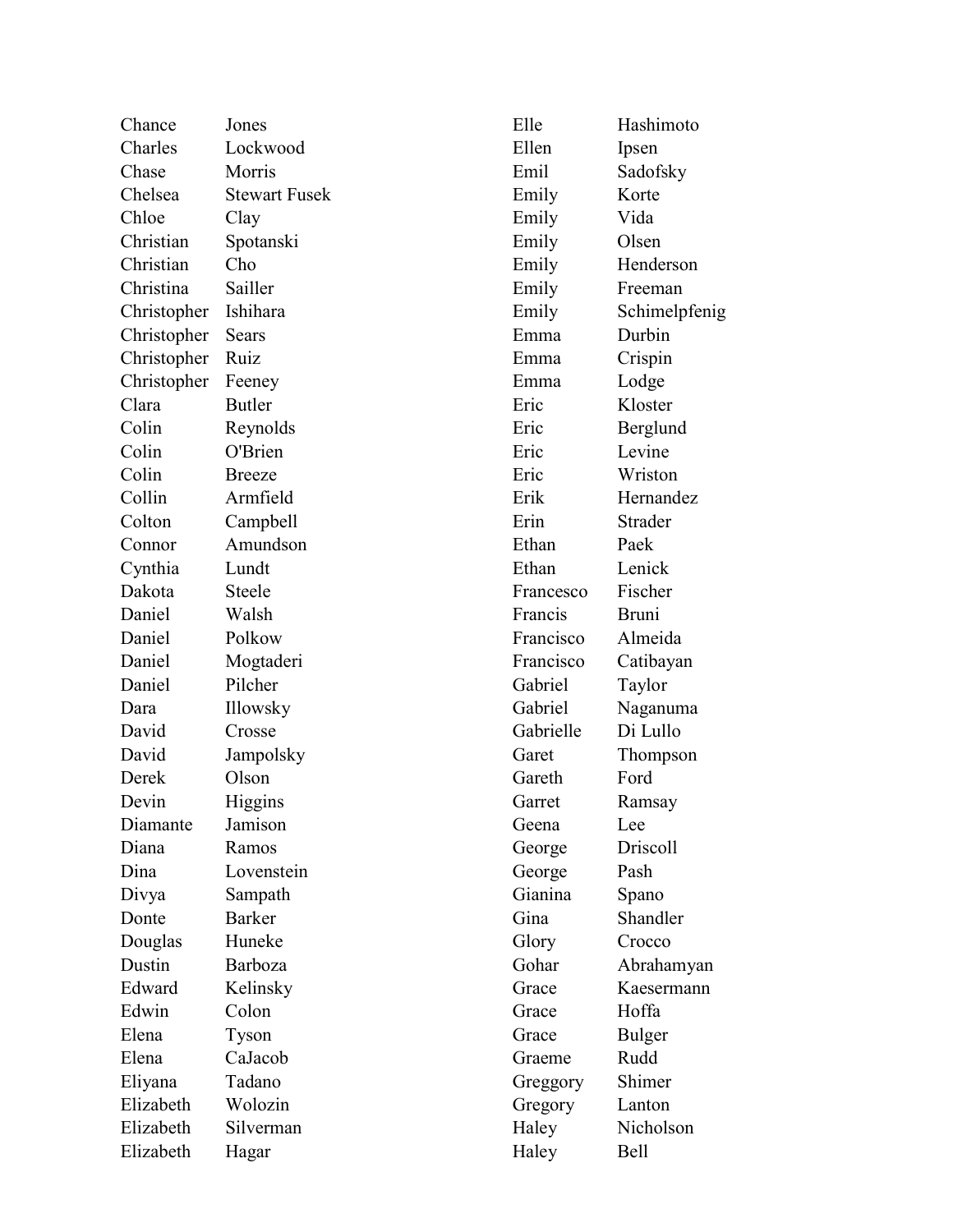| Hanah      | Morin        | Jessica    | Charles           |
|------------|--------------|------------|-------------------|
| Hannah     | Haney        | Jessica    | King              |
| Hannah     | DeLoach      | Jessica    | Dantzler          |
| Haoqun     | Wang         | Jessica    | Kindley           |
| Hattie     | Everroad     | Jessica    | Gittemeier        |
| Hayley     | Rousselle    | Jie        | Xiang             |
| Heather    | Harshman     | Jihye      | Haynes            |
| Heather    | Enderle      | Jocabeth   | Zarate            |
| Heather    | Nicole       | John       | Packham           |
| Henry      | Harding      | John       | Kaplan            |
| Hilary     | Edwards      | John       | Robertson         |
| Hilary     | Therien      | John       | Odell             |
| Hope       | Skelton      | Johnathan  | Soleymani Pearson |
| Ian        | Van Loh      | Jonathan   | Carter            |
| Ilima      | Umbhau       | Jordan     | Hartman           |
| Isaac      | Horenblas    | Jordan     | Borboa            |
| Isaac      | Kort-Meade   | Jordan     | Sharp             |
| Isaac      | Conzatti     | Joseph     | Heinlein          |
| Isir       | Said         | Joseph     | Troendle          |
| Izhan      | Sikandar     | Joseph     | Crouch            |
| Jack       | Staunton     | Joseph     | Zuccaro           |
| Jack       | McRory       | Josephine  | Moberg            |
| Jackson    | Morawski     | Juan Pablo | San Emeterio      |
| Jacob      | Larson       | Julia      | White             |
| Jacob      | Vela         | Julian     | Kanter            |
| Jacob      | Smith        | Justine    | Tran              |
| Jacob      | Kimiecik     | Kacey      | Hovden            |
| Jacqueline | deVilleneuve | Kaisa      | Johnson           |
| Jake       | Moran        | Kaitlyn    | Lindaman          |
| James      | MacDonald    | Karmen     | Pacheco           |
| James      | Rehwaldt     | Kassandra  | Kometani          |
| James      | Allen        | Katharine  | Shepherd          |
| Jameson    | Goodman      | Katherine  | Sands             |
| Jamie      | McLaughlin   | Katherine  | Coombs            |
| Jamie      | Trotter      | Katherine  | Smith             |
| Jane       | Selindh      | Katherine  | Vandewater        |
| Janjeera   | Hail         | Katherine  | Hardiman          |
| Jason      | Bowman       | Kathleen   | Gregory           |
| Jaspar     | Perkins      | Kathleen   | Pritchard         |
| Jasper     | Primack      | Kathryn    | Morris            |
| Jemila     | Mohamed      | Katie      | Sullivan          |
| Jenna      | Richards     | Katy       | Molloy            |
| Jennifer   | Barrett      | Kelly      | Chang             |
| Jesse      | Miles        | Kelly      | Hickok            |
| Jesse      | Thompson     | Kelly      | Hernandez         |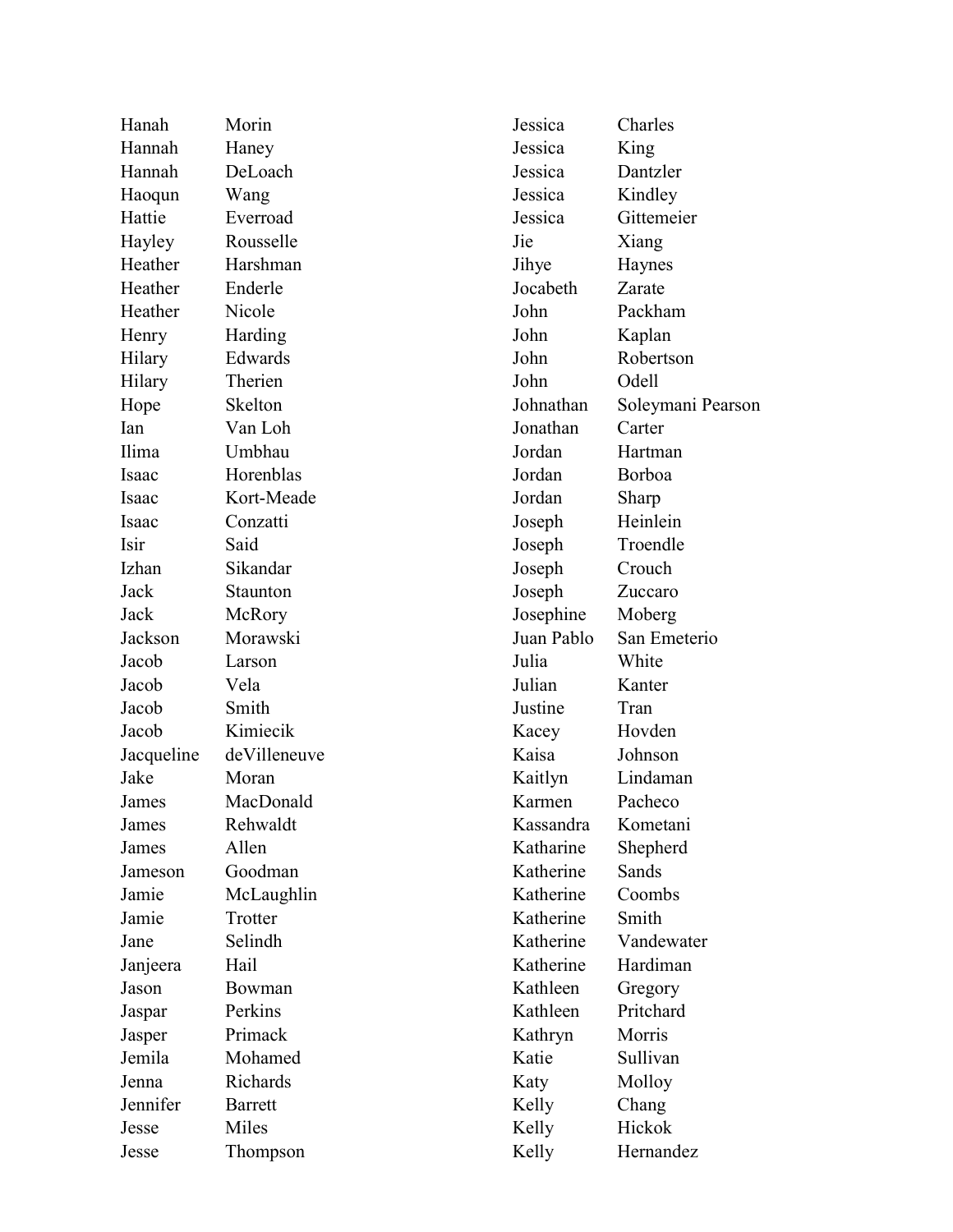| Kelsey    | Huber              | Matan    | Goodblatt           |
|-----------|--------------------|----------|---------------------|
| Kendra    | Greaux             | Mathew   | Bekahi              |
| Kenneth   | Dills              | Matthew  | Shea                |
| Kenneth   | Cody               | Matthew  | Swisher             |
| Kersten   | <b>Broms</b>       | Matthew  | Morton              |
| Kevin     | O'Rourke           | Max      | Vogel               |
| Kindra    | Williams           | Maya     | Ramakrishnan        |
| Kristen   | Holtvoigt          | Mayra    | Gonzalez            |
| Kristofer | Noneman            | McKenzie | <b>Brooks</b>       |
| Kurt      | Wohlers            | Megan    | <b>Brunner</b>      |
| Kyle      | Sessions           | Megan    | Sweeney             |
| Kylie     | O'Dee              | Megan    | Price               |
| Kylie     | Couturier          | Melinda  | McMahon             |
| Lafayette | Baker              | Micah    | Ross                |
| Lana      | Martinez           | Michael  | O'Neil              |
| Larry     | Howard             | Michael  | Flickner            |
| Laura     | Wright             | Michael  | Romano              |
| Lauren    | Deits              | Michael  | Loy                 |
| Leslie    | Neu                | Michael  | Cebert              |
| Lexi      | Sturm              | Michael  | McCullough          |
|           | Rodriguez          | Michael  | Kummerman           |
| Lina      | Lancheros          | Michael  | Helock              |
| Lindsey   | Hagmaier           | Michael  | Sewell              |
| Lissette  | McIlmoil           | Michele  | Drummonds           |
| Logan     | Cook               | Miguel   | Cardenas De Avila   |
| Madeline  | Weissman           | Miranda  | Eisen               |
| Madeline  | Nelson             | Miriam   | Wainwright          |
| Makayla   | Maraganis          | Molly    | McKinsey            |
| Mallory   | Abel               | Molly    | O'Brien             |
| Mara      | Bauermeister       | Monet    | Gonnerman           |
| Marcena   | Day                | Morgan   | Ashton              |
| Margaret  | Donohue            | Naheed   | Sahak               |
| Margaret  | Hagen              | Nanci    | <b>Vasquez Rios</b> |
| Margarita | Mashkovskaya       | Natalie  | McNeill             |
| Maria     | Valdez             | Natalie  | Fisher              |
| Maria     |                    | Natassia | Tuhovak             |
| Louisa    | Lao                | Nathan   | Garrettson          |
| Mariah    | Harrod             | Nathan   | Schaffer            |
| Mariah    | Ellis              | Nathan   | Haberman Ducey      |
| Mark      | Firmin             | Nathan   | Melendrez           |
| Mark      | Cebert             | Neal     | Gerhardt            |
| Mark      | Claramunt          | Nicholas | Warner              |
| Marley    | Grenafege          | Nicholas | Culp                |
| Mary      | <b>Stites</b>      | Nicolas  | <b>Blumm</b>        |
| Mason     | <b>Buck-Pierce</b> | Nicolas  | Teel                |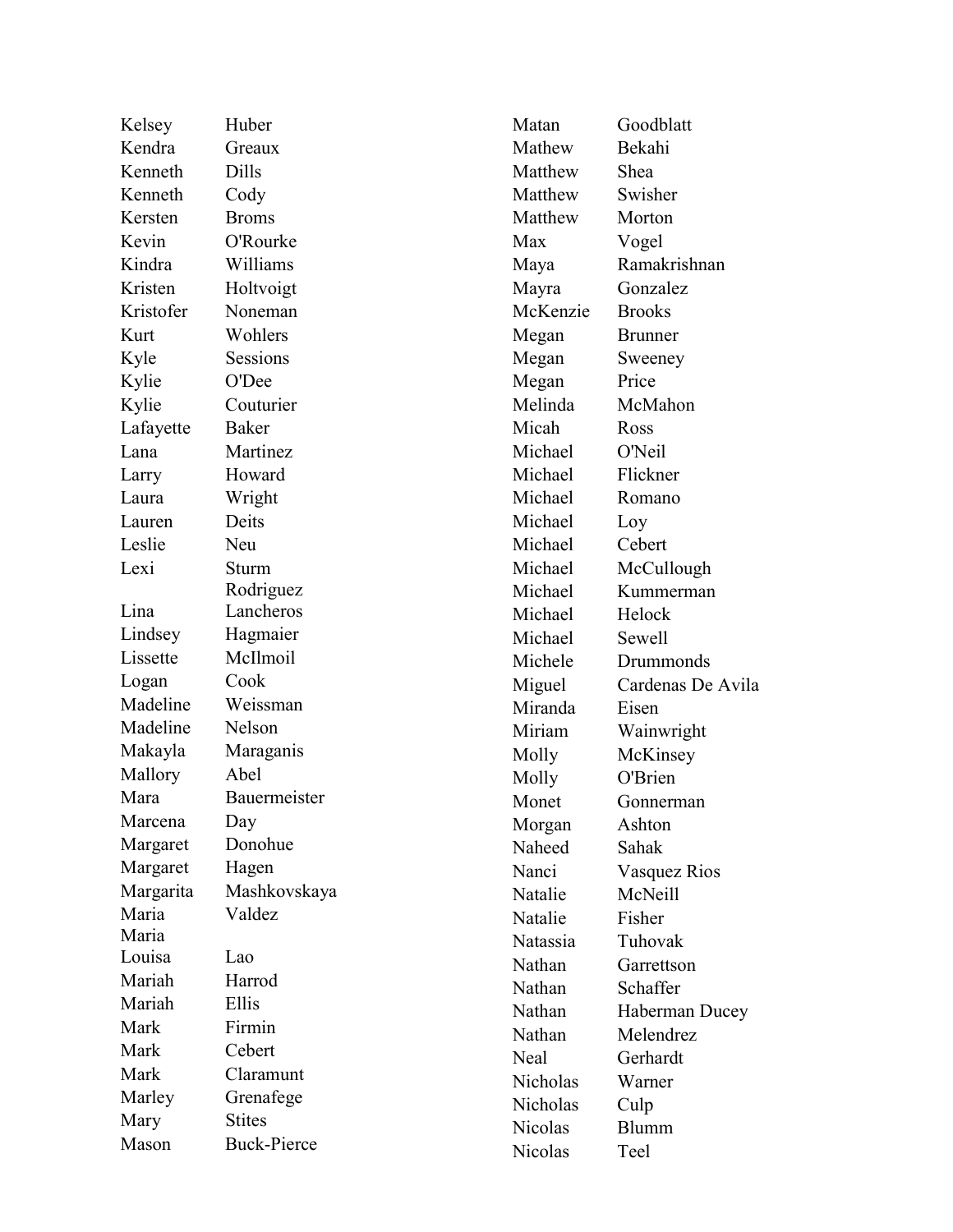| Nicole     | Ferroux         |
|------------|-----------------|
| Nicole     | Smith           |
| Nils       | Green           |
| Noah       | Maurer          |
| Noah       | Berg            |
| Olivia     | Ashe            |
| Olivia     | Loftin          |
| Olivia     | Courogen        |
| Olivia     | Soloperto       |
| Orchid     | Tosh            |
| Osman      | Elfaki          |
| Owen       | Wirth           |
| Paige      | Chrz            |
| Pamela     | Iloabachie      |
| Paola      | Estrada         |
| Patrick    | Conroy          |
| Patrick    | Streckert       |
| Patrick    | Strickler       |
| Patrick    | Liu             |
| Paul       | Palmer          |
| Pauline    | Gonzales        |
| Pegga      | Mosavi          |
| Perry      | Denton          |
| Peter      | <b>Broberg</b>  |
| Peter      | Hurd            |
| Peter      | Perlot          |
| Philip     | Kirk            |
| Rachael    | Grey            |
| Rachael    | Wilson          |
| Rachael    | English         |
| Rachel     | Pemberton       |
| Rachel     | Anderson        |
| Rachel     | Johnson         |
| Randal     | Johnson         |
| Rayhan     | Chaudhary       |
| Rebeca     | Lopez Figuero   |
| Rebecca    | Hillstrom       |
| Rebecca    | Tucker          |
| Reza       | Sadeghzadeh     |
| Ricard     | Granados        |
| Richard    | Vinh            |
| Ricky Jude | <b>Barker</b>   |
| Robert     | McMurtrie       |
| Robert     | Hansler         |
| Rose       | Dozier-Schwartz |

Rowan Bond Russell Luttman Ryan Costello Ryan Waller Sadie Wolff Sadie Kavalier Sage Mist Samantha Blount Samantha Luvisi Samantha Toda Sangyoon Lee Sara Long Sarah Davies Breen Sarah Coates Scott Sheppard Scott Suit Sergio Martinez Sergio Martinez Shannon Clausen Shelby Long Shelby Vaver Sierra Tillery Simon Schiller Skyler Moucha Sophia Barba Stefan Howerton Stephanie Palomino Stephen Vincelli Summer Huber Sunghoon Kim Sydney Harper Sydney Skidmore Sydni Griswold Tanvi Kardile Tara Mokhtarzadeh Tara Seizys Terance Berg Theodore Krause Theodore Snodgrass Thomas Hanacek Tihanne Mar-Shall Timothy Comstock Tori Reifschneider Tracy Montes Tyler Armstrong